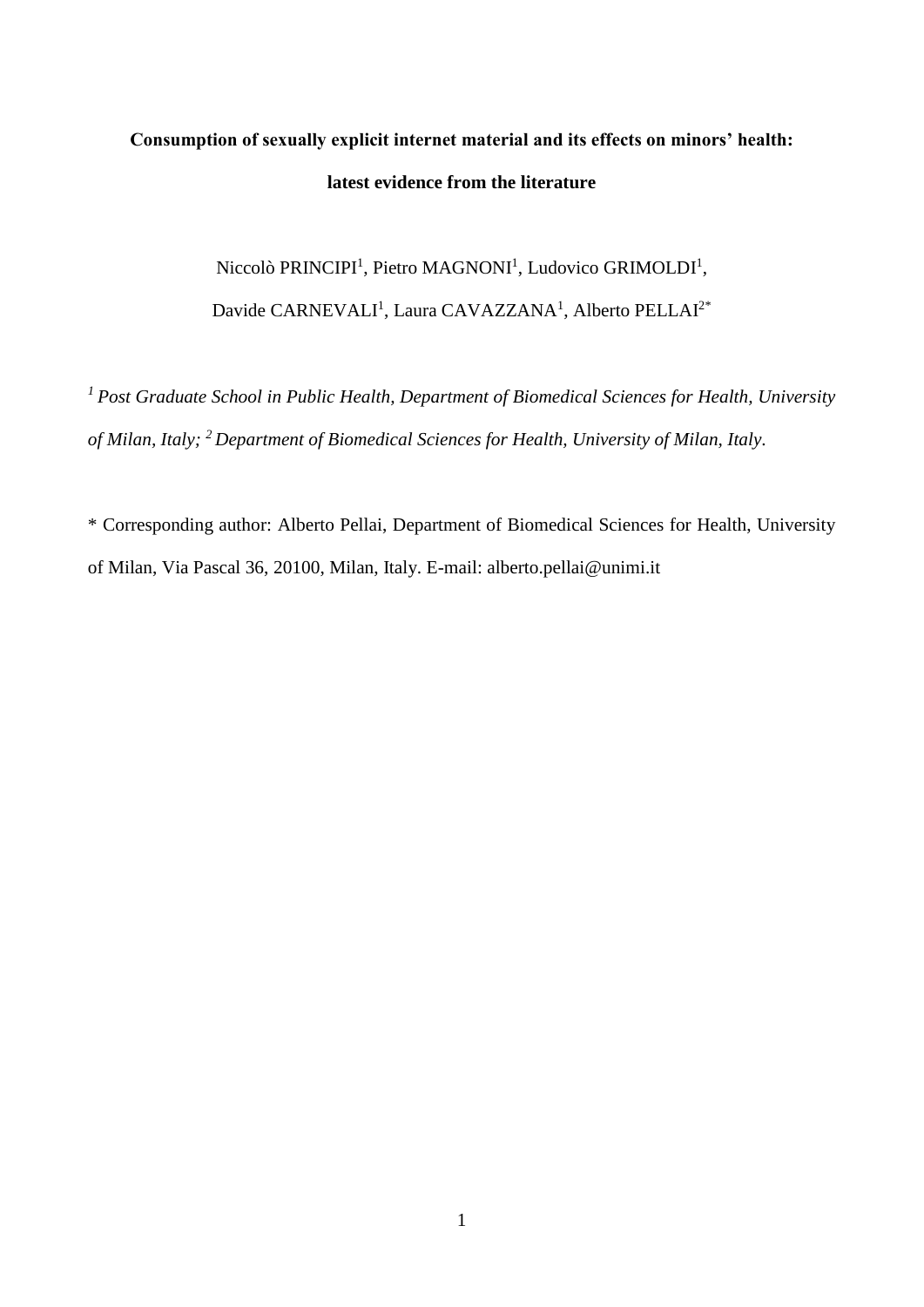## **Abstract**

BACKGROUND. Nowadays adolescents and children are more and more exposed to sexually explicit internet material (SEIM), but most parents and healthcare professionals neglect this issue. The aim of the present study is to evaluate the impact of online pornography on minors' health with a specific focus on the effects produced on their behavioural, psychophysical and social development.

METHODS. A literature search was performed on PubMed and ScienceDirect in March 2018 with the query "(pornography OR sexually explicit internet material) AND (adolescent OR child OR young) AND (impact OR behaviour OR health)". Results published between 2013 and 2018 were analysed and compared with previous evidence.

RESULTS. According to selected studies  $(n = 19)$ , an association between consumption of online pornography and several behavioral, psychophysical and social outcomes – earlier sexual debut, engaging with multiple and/or occasional partners, emulating risky sexual behaviors, assimilating distorted gender roles, dysfunctional body perception, aggressiveness, anxious or depressive symptoms, compulsive pornography use – is confirmed.

CONCLUSIONS. The impact of online pornography on minors' health appears to be relevant. Nonetheless, sex education in schools is not compulsory in Italy at present. The issue can no longer be neglected and must be targeted by global and multidisciplinary interventions. Empowering parents, teachers and healthcare professionals by means of educational programs targeting this issue will allow them to assist minors in developing critical thinking skills about pornography, decreasing its use and obtaining an affective and sex education that is more suitable for their developmental needs.

Key words: Pornography - Adolescent development - Child development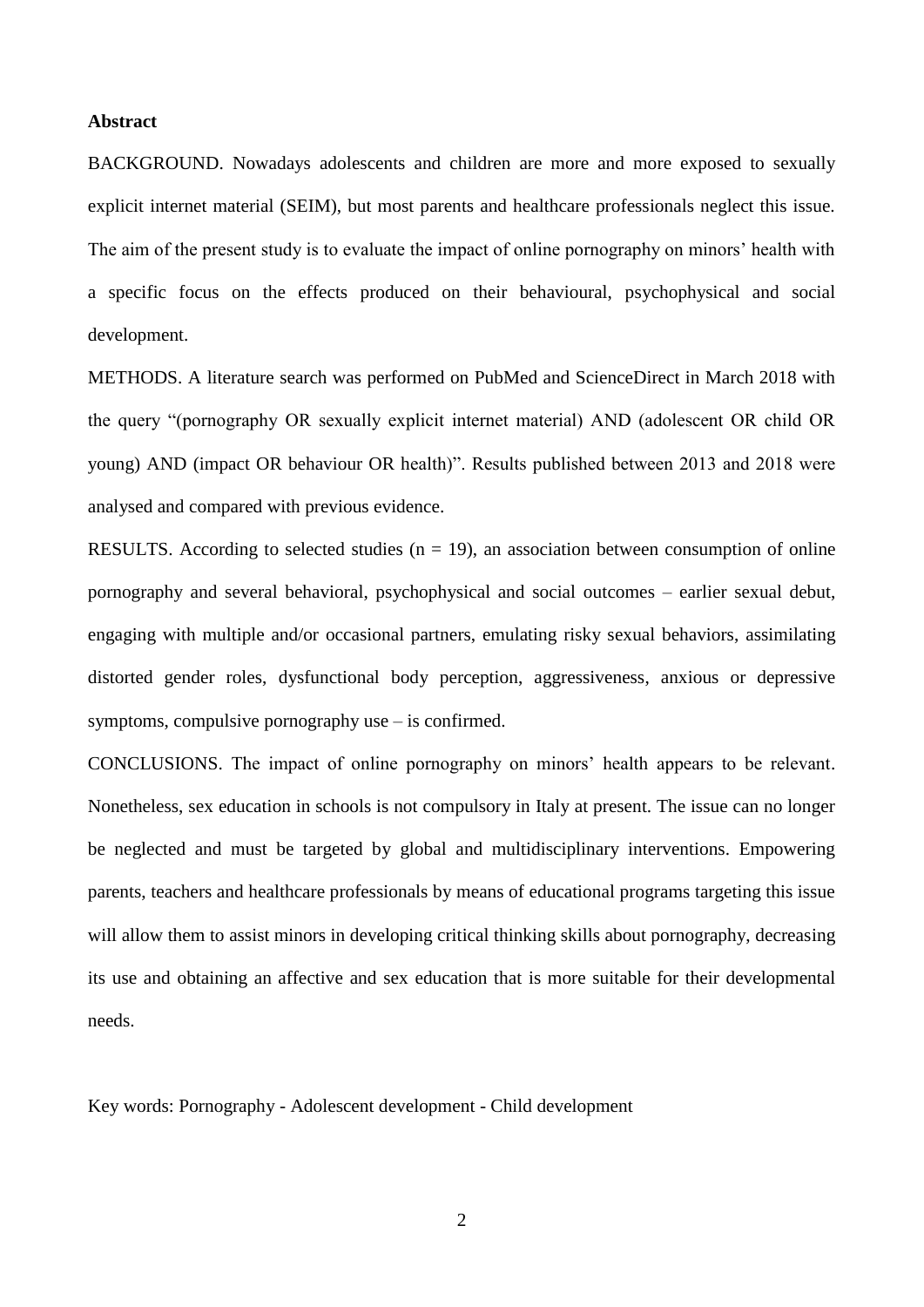## **Introduction**

Consumption of sexually explicit internet material (SEIM) represents one of the foremost risks for young web surfers. Sexually explicit or frankly pornographic material can often be found in newspapers and magazines, TV shows, music videos. Still, when compared to other media, the web is ackwnoledged as an even more "sexualised" environment  $(1)$ . The number of young users actively searching for or accidentally running into SEIM is growing exponentially. In Italy, the prevalence of exposure to SEIM among 18-year-olds reaches up to 90% for males and 40% for females  $(2)$ .

This is dramatically changing the way in which minors approach sexuality, as they may easily be exposed to age-inappropriate content in an unprotected setting and without parental supervision <sup>[\(3\)](#page-12-2)</sup>. More and more attention has been drawn to the impact of modern technology on the developing sexuality and social skills of young people. The role of media in conditioning their behaviour and self-perception is well-ackwnoledged and explained by the *Media Practice Model* proposed by Shafer *et al.* <sup>[\(4\)](#page-12-3)</sup> The web is teaching minors how to express themselves and define their own identity and sexuality. As such, free and mainstream SEIM is acting as a source of information, attitudes and behaviours thus defining the content and dynamics of sexual interactions, gender scripts, and the aspects of consent and violence  $(5,6)$  $(5,6)$ . This type of content rarely emphasises potential risks related to unprotected sex, including sexually transmitted diseases and unintended pregnancy  $(3)$ . Furthermore, potential negative consequences on psychophysical and social health have been demonstrated in adults  $(7,8)$  $(7,8)$ . These may easily be exacerbated in adolescents, who are a vulnerable target at high risk of compulsive use or addiction  $(9)$ .

Despite these worries, the issue is rarely addressed critically. This is in part due to the fact that scientific evidence supporting the negative effects of exposure to SEIM on minors' sexuality is controversial, and studies addressing this topic are difficult because of important methodological discrepancies. The tendency to generalise all pornographic material as fitting into one category does not consider the extreme variety of contents that are available on the web (softcore vs hardcore, amateur vs professional, violent vs non-violent, mainstream vs peculiar categories and possibly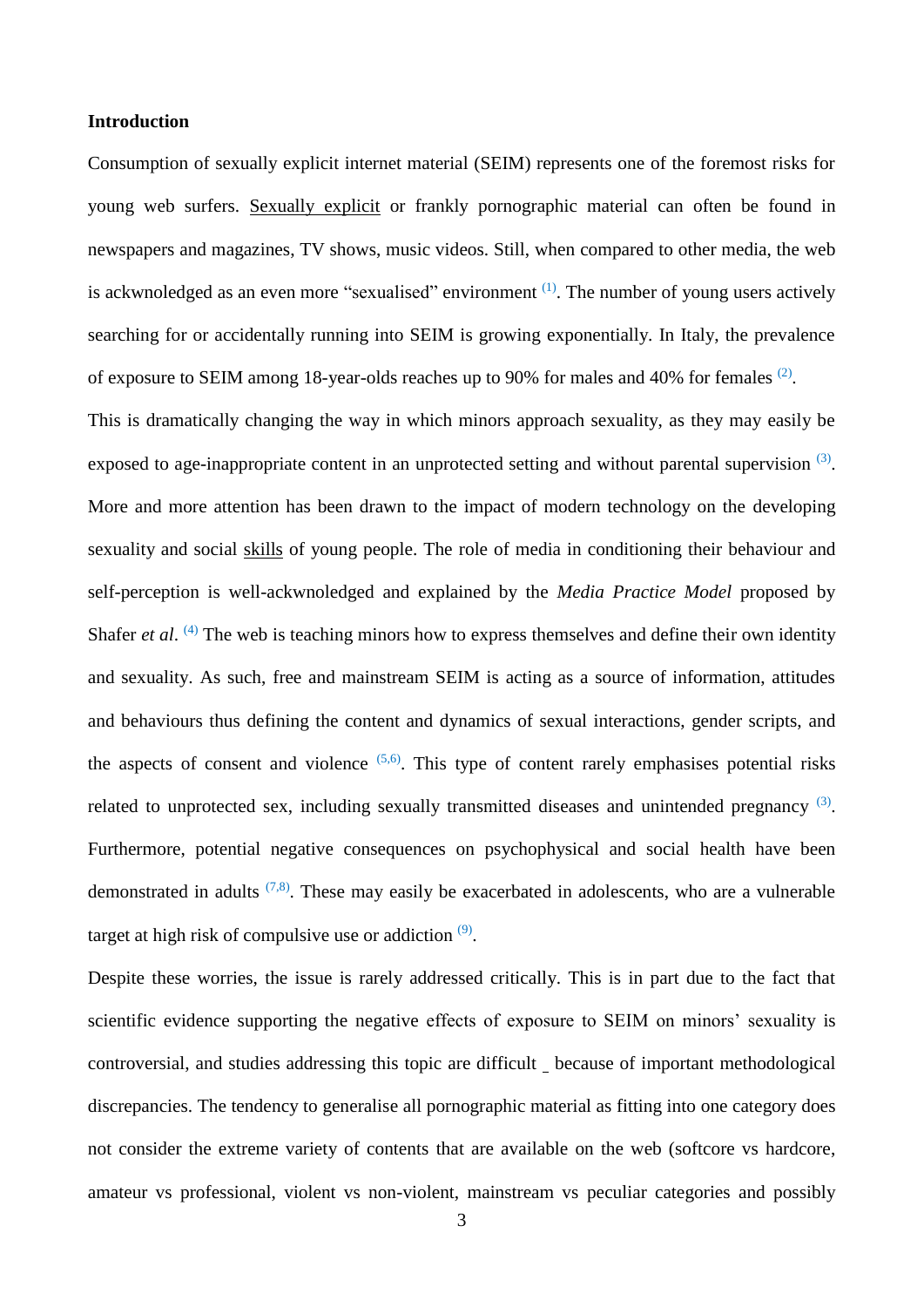paraphilic content), with several types of audience and implications <sup>[\(10\)](#page-13-0)</sup>. Scientific research is also hampered by the sensitiveness of the topic with regard to the protected status of the target. Because distributing pornographic material to minors is made impossibile by legal and/or ethical issues, experimental studies are not viable and the only source of information comes from surveys and questionnaires bearing low response rates and important self-selection and recall biases <sup>[\(11\)](#page-13-1)</sup>. Despite these limitations, the topic has been gaining more and more scientific relevance.

The present study aims at presenting findings of the most recent literature (2013-2018) addressing minors' consumption of SEIM and its impact on health in terms of attitudes and beliefs, body image perception, sexual behaviour and aggressiveness, social development.

# **Materials and methods**

For the present analysis, a literature search was performed in March 2018 on two scientific web search engines (PubMed and ScienceDirect) using the query "(pornography OR sexually explicit internet material) AND (adolescent OR child OR young) AND (impact OR behavior OR health)". Initial results ( $n = 1057$ ) were filtered keeping only articles published between 2013 and 2018 ( $n =$ 417). Duplicates and studies that were judged to be non-pertinent based on title and/or abstract were removed. Thorough reading of remaining articles ( $n = 72$ ) allowed to individuate 19 that contained appropriate information. These were included in the analysis and integrated with international surveys about children health and safety. Their findings are hereby presented and compared with previous literature.

## **Results**

The main effect of SEIM consumption is the internalization of distorted beliefs that are in conflict with those acquired and learnt in families and schools. This divergence is entitled to what Peter &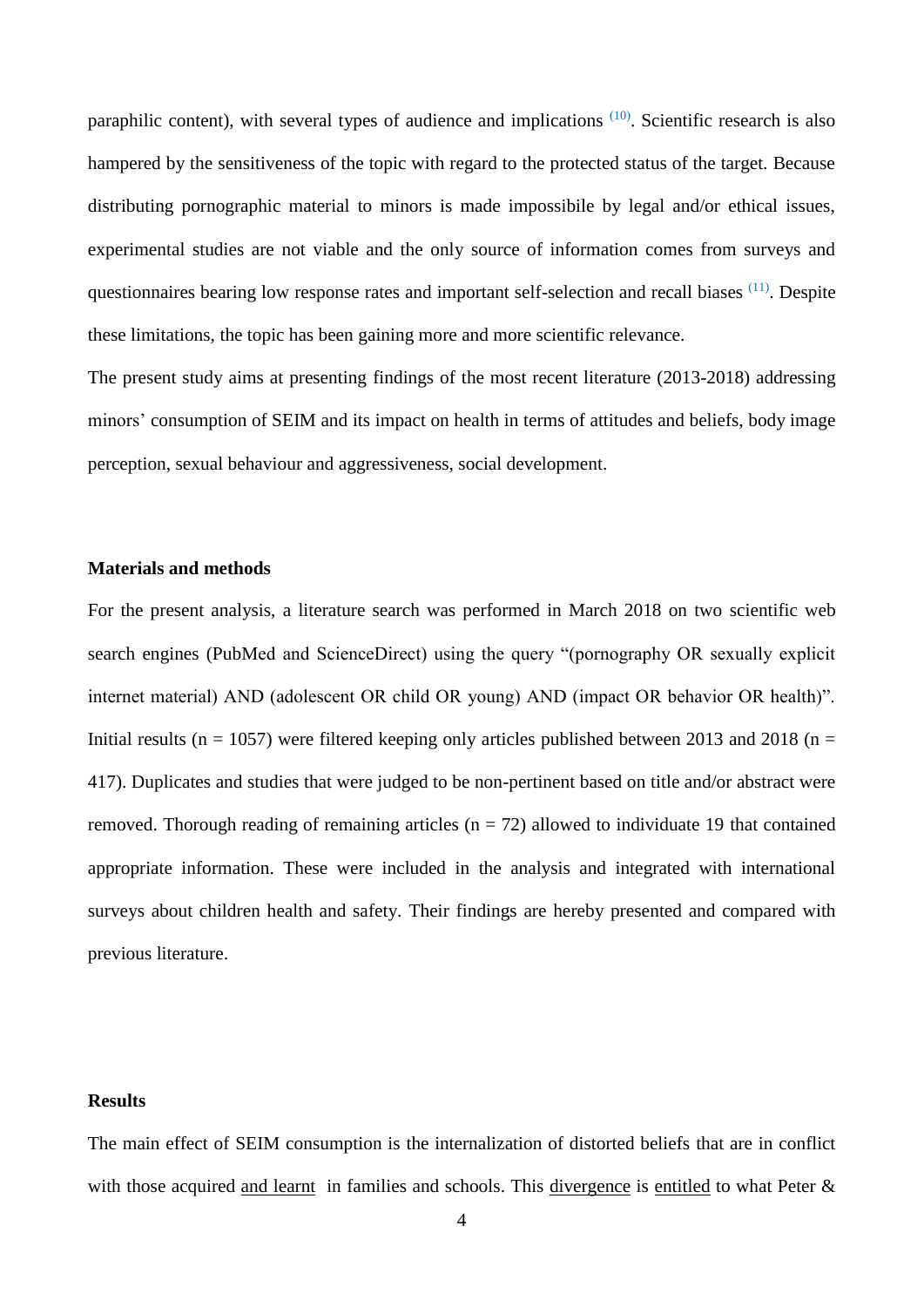Valkenburg define "sexual uncertainty" <sup>[\(12\)](#page-13-2)</sup> and may lead minors to develop unrealistic knowledges and notions about sex and misleading attitudes toward interpersonal relationships [\(13\)](#page-13-3). Some adolescents may be able to perform critical thinking skills and acknowledge the imaginary and unrealistic nature of pornography  $(14)$ . However, large-scale studies show that as exposure to SEIM increases, so does the perception of SEIM as a realistic and useful source of information about sex that could be used in real life  $(15)$ .

Watching SEIM nurtures instrumental (questa parola va cambiata, perchè io non comprendo che cosa volete dire con instrumental: potremmo usare il termine "partial" or "distorted" or "immature" or "not valid") attitudes toward sex, considered as a source of pleasure, excitement and arousal rather than a life-dimension impacting love and relationship and enhances positive attitudes toward casual sex  $(16)$ . The mean age of sexual first experience tends to be younger for adolescents who have been exposed to SEIM, and this would confirm the role of pornography as an "accelerator of sexuality"  $(17)$ . A recent Belgian longitudinal study of 639 adolescents shows that frequent SEIM use increases the likelihood of early sexual debut. This effect seems to be greater for adolescents in early pubertal stage compared to their peers in more advanced pubertal stage <sup>[\(18\)](#page-13-8)</sup>. Another study performed by Bulot *et al*. (2015) in 812 French university sudents showed that early exposition to SEIM (at a mean age of 15.2 years) had greatly influenced the mean age of their first sexual intercourse and the likelihood of looking for casual sex partners  $(19)$ .

Minors who consume SEIM are notoriously inclined to learn and assimilate the sexual acts they see and engage in potentially risky behaviours<sup>[\(20\)](#page-13-10)</sup>. In a research by Martellozzo *et al.* for Middlesex University, London (2016), 39% of 12-13 year-olds and 21% of 11-12 year-olds confessed that what they had seen in pornography later influenced their expectations about the sexual practices they would want to experiment  $(21)$ . An American study suggested an association between exposure to SEIM and group sex, anal sex, alcohol or drug abuse during sex  $(16)$ . In a retrospective study by Donevan & Mattebo (2017) investigating 370 male adolescents, those who watched SEIM on a daily basis were more likely to have experienced the acts depicted in pornography compared to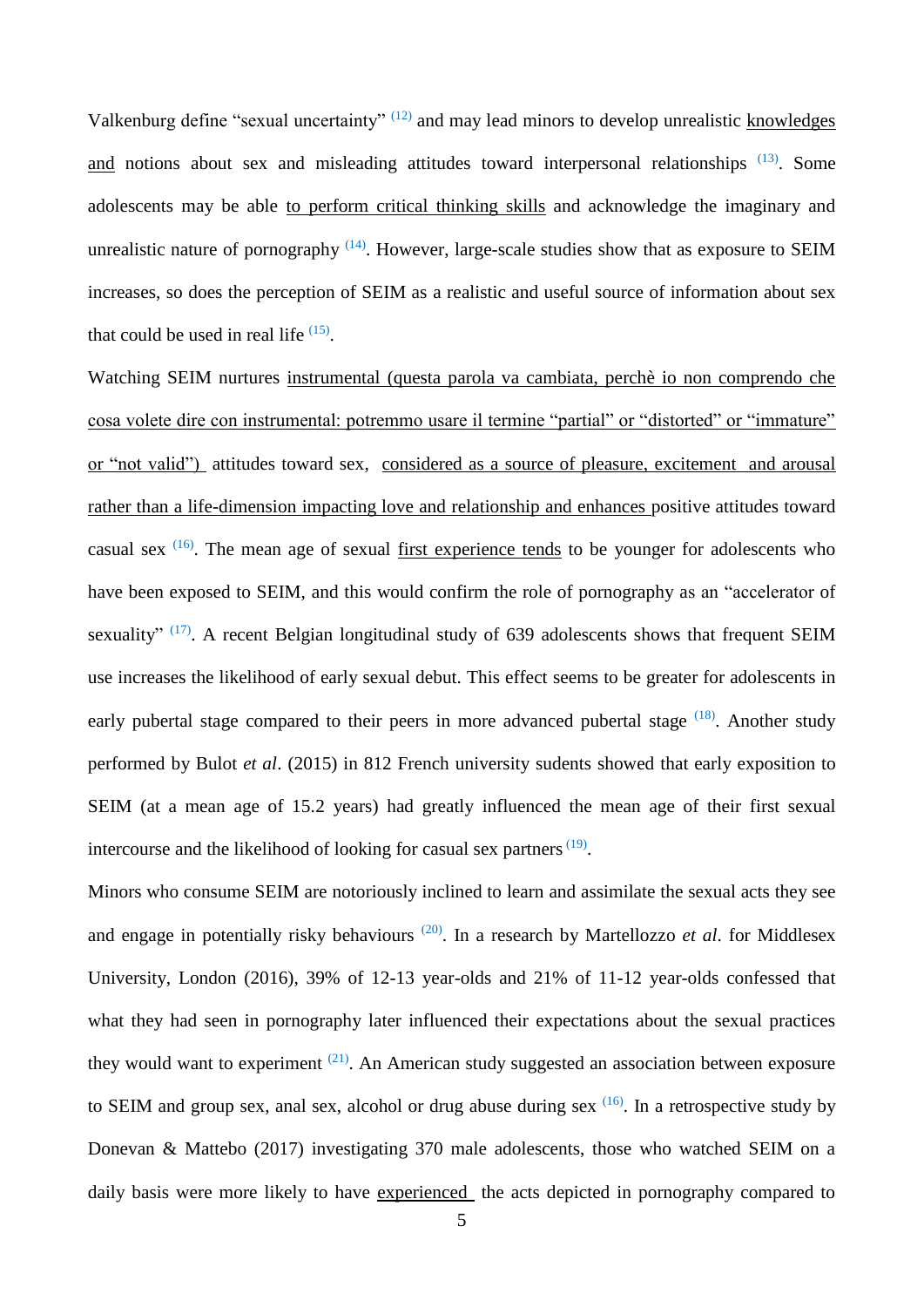occasional viewers (50% vs 17%). This was especially true for oral sex (33% vs 3%) and anal sex (17% vs 0%) [\(22\)](#page-14-0) . A recent meta-analysis by Smith *et al*. (2016) identified an important association between exposure to SEIM and unprotected sex  $(23)$ . This would greatly increase the risk of undesired pregnancy and voluntary interruption of pregnancy  $(24)$ , as well as sexually transmitted diseases (STDs) to which adolescents are most susceptible. In fact, it is estimated that about 3 million adolescents acquire a STD every year <sup>[\(25\)](#page-14-3)</sup>.

Pornographic material also seems to reinforce a "hypergendered orientation", i.e. distorted gender role attitudes based on male dominance and female submission  $(17)$ . This phenomenon is tightly linked to sexual objectification of women, who are more likely to be judged on the sole basis of physical appearance, body parts and sexual attitudes and under the assumption that their attractiveness strictly depends on their willingness to satisfy men's desires. This effect would seem to be unrelated to viewers' gender. Male adolescents enter into a kind of loop with a reinforcing positive feedback between the use of SEIM and their objectifying notion of women. Females, on the other hand, are heavily influenced in the perception of themselves and their own behaviours by seeing other women starring in mainly violent pornography  $(20,26)$  $(20,26)$ . A recent Australian qualitative study of 33 young subjects aged 15-20 years shows that young women mainly express feelings of disgust and distress after watching pornographic material that celebrates gender inequality and shows degrading and possibly painful scenes for female protagonists  $(27)$ . The study performed by van Oosten (2016) in 1765 participants aged 13-17 years confirms the relationship between the use of SEIM and the aforementioned concepts of hypergendered orientation and sexual uncertainty [\(13\)](#page-13-3). Stereotyped contents proposed by pornography might set a new benchmark and contribute to the development of unrealistic expectations and insecurities. For boys, the tendency towards emulation gives rise to anxiety and worries about their sexual performance, considered as though it was a mere athletic gesture. Young women often admit feeling pressure because of the role they feel they have to comply with  $(28)$ . At the same time, SEIM also influences the self-perception of body image  $(14)$ . As confirmed by Doornward *et al*. (2014) in a sample of 1132 Dutch adolescents, pornographic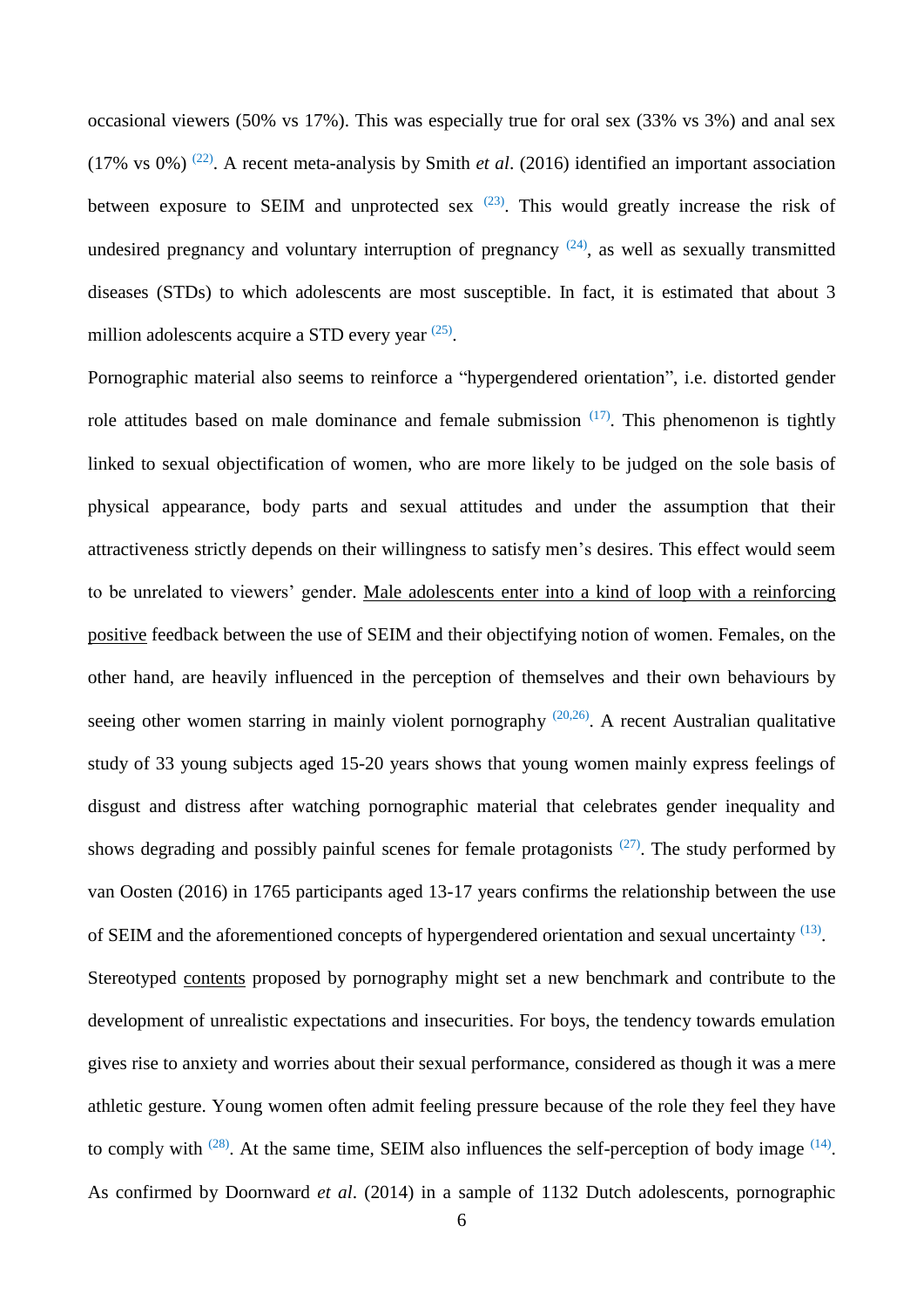visual stimuli inspire a dysfunctional notion of physicality, thus fueling insecurities and dissatisfaction with their own physical appearance  $(29)$ . A previous longitudinal study by Peter & Valkenburg had shown an even stronger effect on males than females <sup>[\(30\)](#page-14-8)</sup>.

The pressure to emulate sexual acts depicted in pornography and the assimilation to stereotyped gender roles easily promote new behavioral rules based on violence, submission, sexism and gender inequality, to the detriment of mutual respect and shared pleasure  $(27)$ . The role of pornography in generating sexually aggressive behaviours has long been debated. Although much of the available research focused on adult age, literature addressing this issue in minors is lacking and outdated  $(11)$ . A 2007 study of 804 adolescents in Northwest Italy had already shown a correlation between exposure to SEIM and positive attitudes toward sexual coercion  $(31)$ . In a setting where minors can hardly balance negative cues with real-life experience and are most likely to assimilate distorted notions of sexuality and behave accordingly, those who actively look for violent pornographic contents have a six-fold increased risk of being sexually aggressive compared to unexposed peers  $(32)$ . The effect is relevant and consistent especially for a sub-population of subjects with a predisposition for sexual aggressiveness (*sexually reactive children and adolescents*, SRCA). The increased susceptibility of these individuals makes them more likely to engage in coerced intercourse and generally to accept the idea of violence against women  $(33)$ .

The impact of explicitly violent pornography is relevant but limited to this niche category. What is even more worrisome is the presence of objectifying and degrading content in mainstream pornography, which may contribute to establish aggressive attitudes and disinhibit violent behaviours  $(34)$ . This was investigated by the recent meta-analysis by Wright *et al.*  $(35)$  addressing sexual aggressiveness in relation to several factors. The analysis of a pooled sample of 20820 individuals shows an equal distribution of the phenomenon between males and females. Indeed, repeated exposition and normalization of this type of content would lead girls to identify with aggressive female models too  $(36)$ . Age does not appear to be a moderating variable either, as both adolescents and young adults are equally affected and identify their respective peers as targets of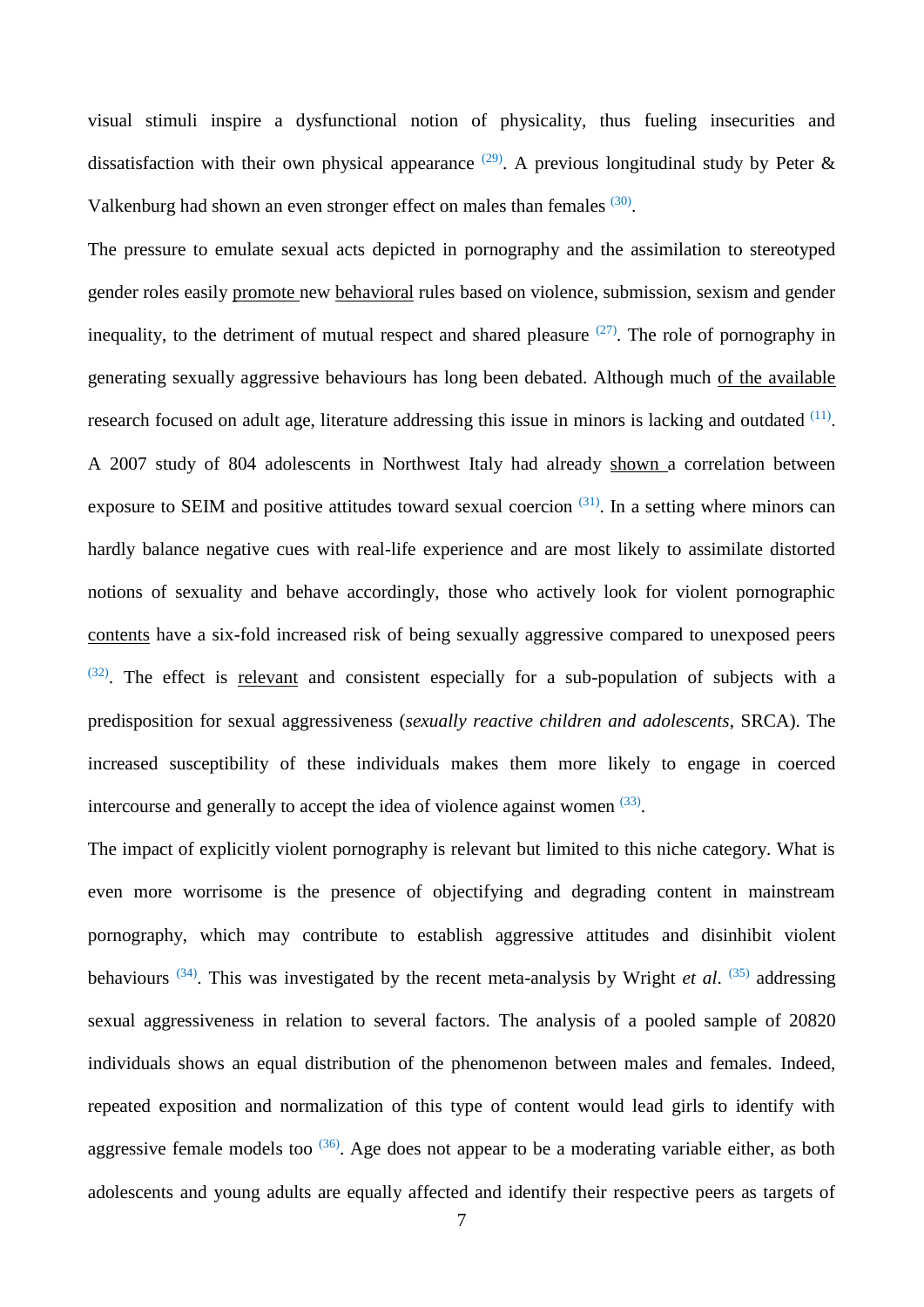aggression  $(37)$ . More importantly, consumption of pornography results to be associated with sexually aggressive behaviours regardless of the nature of content and the displayed level of violence  $(35)$ . In the worst-case scenario, the internalization of violent sexual models might also contribute to the spread of BDSM (*Bondage*, *Dominance*, *Sadism and Masochism*). In Western countries, several deaths due to auto-erotic asphyxiation or erotic asphyxiation during consensual intercourse have been documented for adolescents too  $(38)$ .

Online pornography influences several aspects of minors' psychosocial development. Previous literature reviews have linked consumption of SEIM to lower degrees of social integration, behavioural problems or even criminal attitude, a higher incidence of depression symptoms  $(1,11)$  $(1,11)$ . There is also a high risk of developing "sexual preoccupancy", defined by Peter & Valkenburg as "a strong cognitive engagement in sexual issues, sometimes at the exclusion of other thoughts"  $(39)$ . The frequency and invasiveness of sexual thoughts to the detriment of other cognitive aspects has been recently investigated by Donevan & Mattebo in a sample of 946 eighteen-year-olds. In their study, more than 50% of individuals consuming SEIM at least weekly claimed thay they thought about sex most of the day, and 30% of daily consumers admitted watching pornography more than they wanted to  $(22)$ . In fact, preoccupancy is closely related to an actual risk of addiction and compulsive SEIM use. A longitudinal study of 331 Dutch adolescents aged 11-17 years showed that low levels of global self-esteem and excessive interest in sexual issues predicted a compulsive use of SEIM and were also positively associated with depressive problems  $(9)$ .

The impact of SEIM consumption on adolescent behaviour is not confined to sexual experimentation alone, but it reaches virtual life too. One of the current and emerging issues is sexting, i.e. the act of sharing messages having sexual contents, pictures or videos, which may or may not be explicit, via social networks and instant messaging technology [\(40\)](#page-15-9). The association between the two phenomena is now well-acknowledged  $(41)$ . A recent study performed by Van Ouystel *et al*. in 329 adolescents (mean age 16.7 years) demonstrated an at least doubled risk of sending or receiving sexually explicit messages for pornography users <sup>[\(42\)](#page-16-0)</sup>.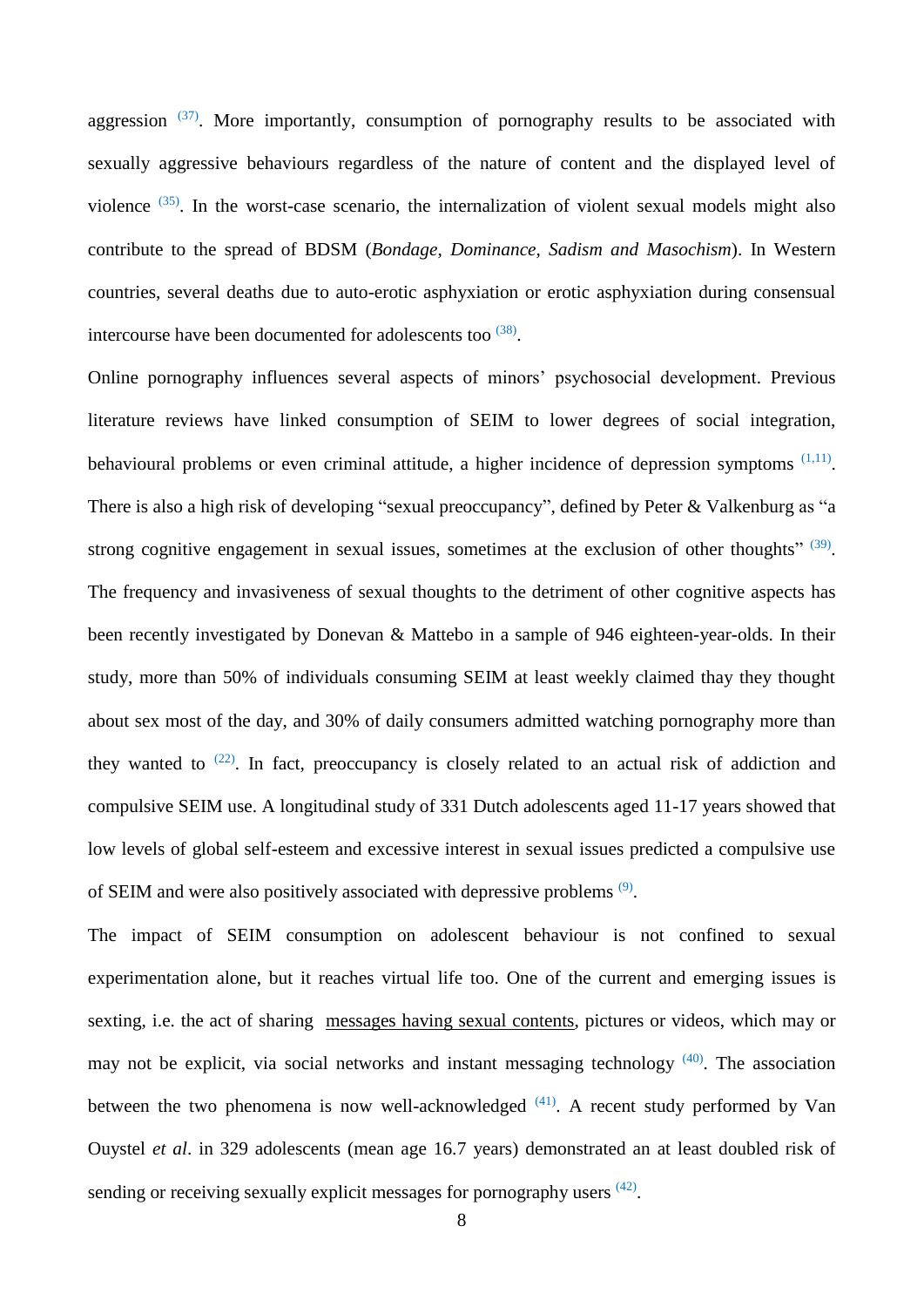## **Discussion**

The aim of the present study was to investigate the findings of the most recently published literature about minors' consumption of SEIM and its impact on their health in terms of behavioural, psychophyisical and social development. As it turns out, scientific evidence produced during the past five years confirms what was already known. Beliefs, perceptions, attitudes and behaviours regarding minors' body image and sexuality are highly influenced by pornography. There is an evident need for education and prevention programs targeting this issue that are lacking at date, mainly because the problem has long been overlooked (non dovrebbe essere underlooked?) and underestimated (Figure 1).

Feeling curiosity about sexuality is a physiological step in the developmental process of every minor. In societies where access to sexually explicit content is extremely easy, especially on the web, encounters with pornography must almost be considered as a mandatory step during growth. Nonetheless, American Centers for Disease Control and Prevention (CDCs) define pornography as an "adverse childhood experience"  $(43)$ . For the reasons outlined above, the adverse impact of SEIM turns this issue into a matter of public health with consequences on sociocultural and health outcomes for individuals, families and communities. Considering the overwhelming amount of sexually explicit material that can be found online and the ever-growing use of technology on behalf of the very young, eliminating pornography from their lives is ultimately impossible and all attempts in this direction have proved ineffective <sup>[\(44\)](#page-16-2)</sup>. Nash *et al*. underline that "an effective policy solution needs to consider not just 'how to limit children's access' but should also deal with the repercussions of their inevitable exposure to and uses of such sites"<sup>[\(45\)](#page-16-3)</sup>.

In order to contain the risk of inadvertent exposure for children, some technical measures may be adopted by websites, social networks, Internet search engines and Internet providers. Most search engines offer options for safe browsing and are able to block pop-up ads, which are one of the most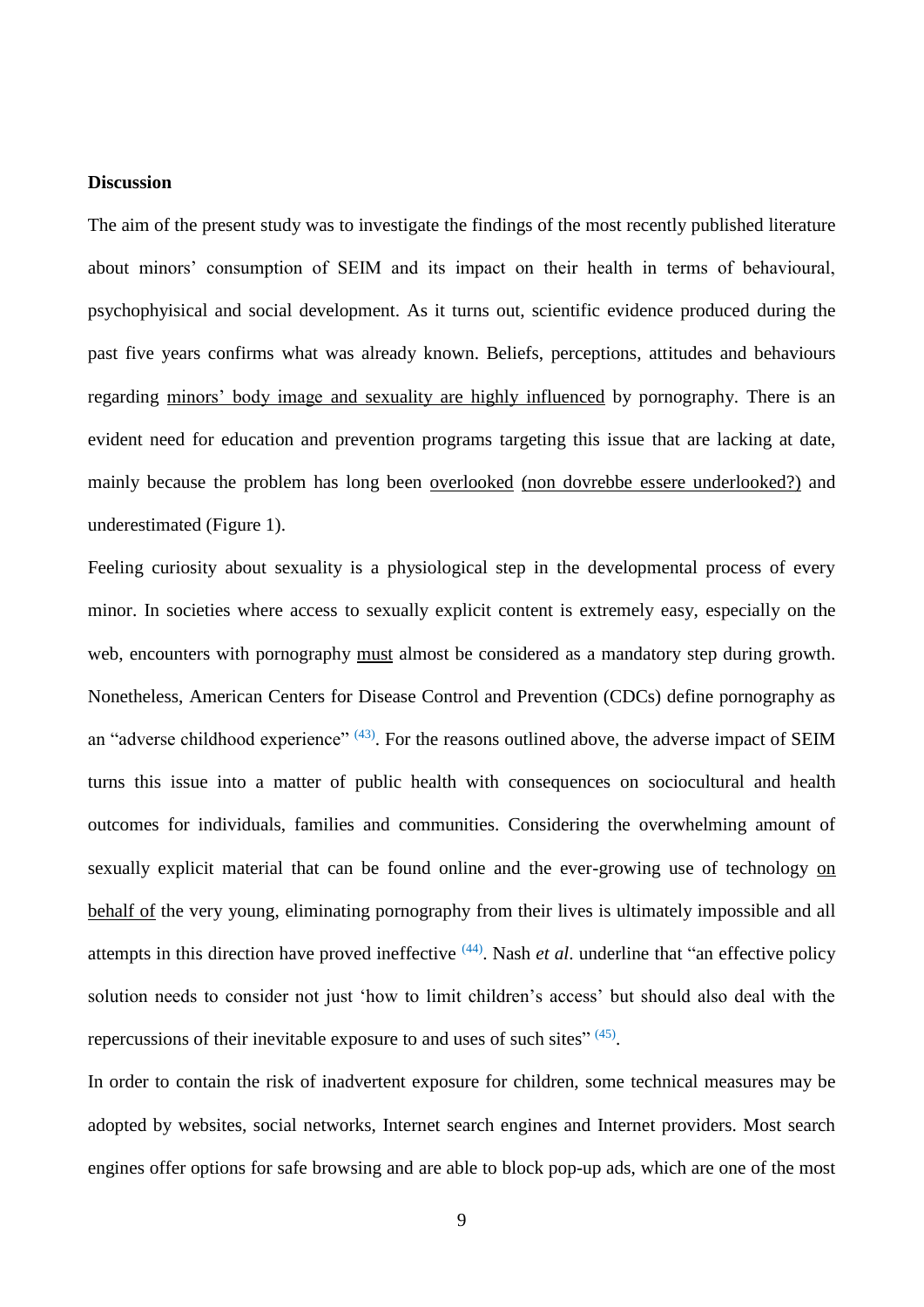prominent causes of unintended exposition to age-inappropriate content. However, many authors agree that despite the existence of legal bans for minors' use of adult sites and the implementation of these measures, it is concretely extremely difficult to block access  $(6,46)$  $(6,46)$ . Although the web is indeed the major source of pornographic material, the problem can hardly be solved by simply adopting technical limitations. Instead, its deep social roots stress the importance of education and communication with parents, teachers and healthcare professionals <sup>[\(47\)](#page-16-5)</sup>.

The literature divides strategies of parental approach in mainly two categories: restrictive mediation and active mediation <sup>[\(48\)](#page-16-6)</sup>. Restrictive mediation mostly consists of defining rules about the use of Internet in terms of timing, setting and type of online activity, and possibly making use of the aforementioned technical aids. Active mediation, on the contrary, requires a sharper awareness from parents who qualify themselves as promoters of a safe and responsible use of Internet. This kind of mediation seems to be favoured by Italian parents (56%) and mostly chosen when dealing with younger boys and girls <sup>[\(49\)](#page-16-7)</sup>. These mediation strategies have been shown their effectiveness in contrasting the use of SEIM, and many studies confirm that careful parental control and supervision remain key protective factors  $(29,41)$  $(29,41)$ . Pornography is not an isolated social phenomenon, and parents must be made aware of this issue in order to understand the importance of creating in their family environment a chance for discussing about sexuality. At the same time, they ought to be tutored along this path so as to avoid feeling ill-prepared and scared of addressing such a delicate  $\frac{1}{2}$  issue  $(44)$ . Caring for adolescents' health includes educating parents about the power of sexual media and teaching them how to acknowledge potentially dangerous sexual contents, limit exposure for their children and further elaborate on how the influence that pornography may have on their welfare  $(21,47)$  $(21,47)$ .

The primary goal of education about pornography and sex education in general is to allow minors to develop consciousness and critical thinking skills and make them prepared for the encounter with sexually explicit material. Without this provision of knowledge and skills, the negative impact on children and adolescents can hardly be avoided and may contribute to generate misleading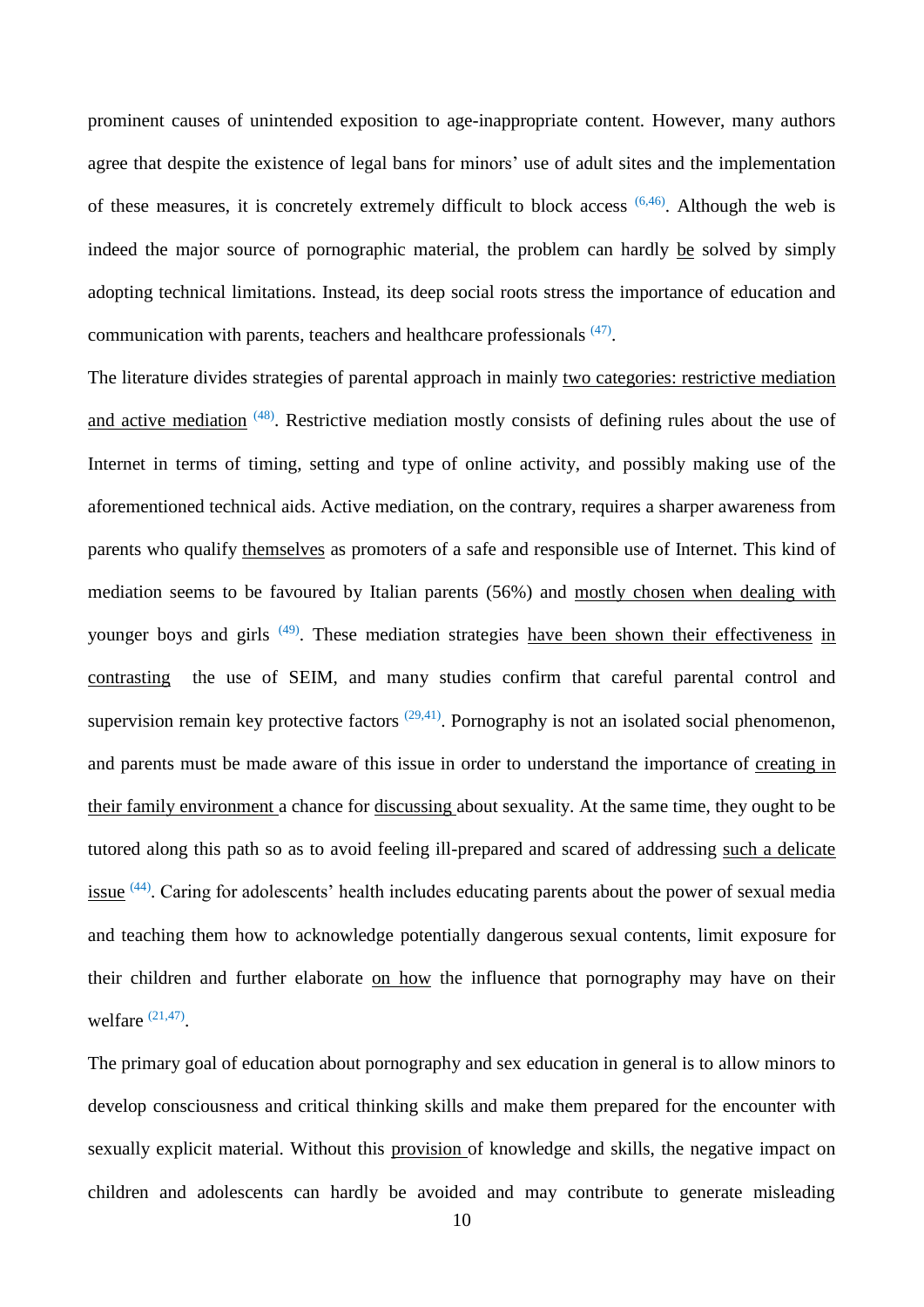interpretations and unrealistic expectations about sex, as thoroughly explained  $(21)$ . It is not frequent that miseducational models proposed by pornography are appropriately balanced by education received in family and schools, as it happens for violent behaviours. In Italy, sex education is not compulsory in schools at present. Only 31% of adolescents aged 12-18 years have dealt with this issue in their classroom, and the percentage drops to 9% for children in primary schools  $(46)$ . Multidimensional interventions and projects based on peer education for adolescents in schools are a precious tool. Because contact with pornography now happens precociously, their implementation might be considered at all school stages [\(45\)](#page-16-3).

Healthcare professionals, especially Paediatricians, should play a fundamental role by sharing knowledge, promoting prevention strategies and giving support to parents and kids. As the American College of Pediatricians states, "healthcare professionals (are urged) to communicate the risks of pornography use to patients and their families and to offer resources both to protect children from viewing pornography and to treat individuals suffering from its negative effects" [\(50\)](#page-16-8). At the moment they appear to be largely unprepared and ill-equipped to face these issues. Including targeted educational and training programs in their curricula will be of utmost importance in the near future.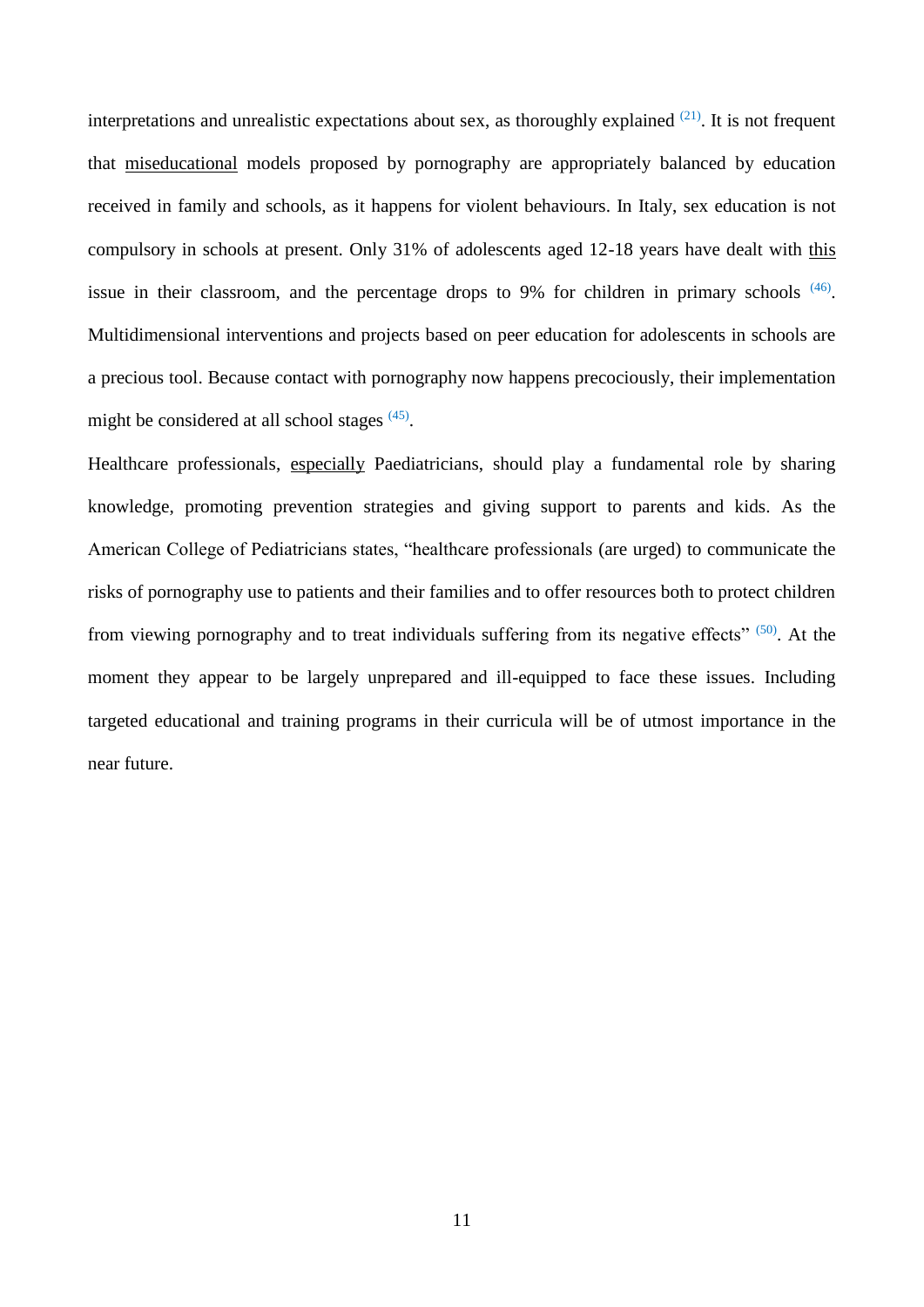# **Conclusion**

Pornography permeates the web, and both deliberate access and inadvertent exposure to it are steadily increasing. The harmful impact that consumption of SEIM has on minors' health in terms of behavioural, psychophyisical and social outcomes is concrete and confirmed by the latest research. As the present analysis outlines, a frequent use of online pornography increases the likelihood of early sexual debut, positive attitudes toward multiple and/or casual partners, experimenting with depicted sexual acts, unprotected sex, distorted gender orientations, insecurities and dissatisfaction about one's own body image, depression symptoms, assimilation to aggressive models, sexting, obsessive interest and compulsive use of pornography. The issue can no longer be neglected and must be targeted by global and multidisciplinary interventions. Pornography must be prevented from becoming a primary source of information and a role model that defines minors' identity and sexuality. Education and empowerment of healthcare professionals will allow them to raise their awareness and responsibility towards children, adolescents and their families.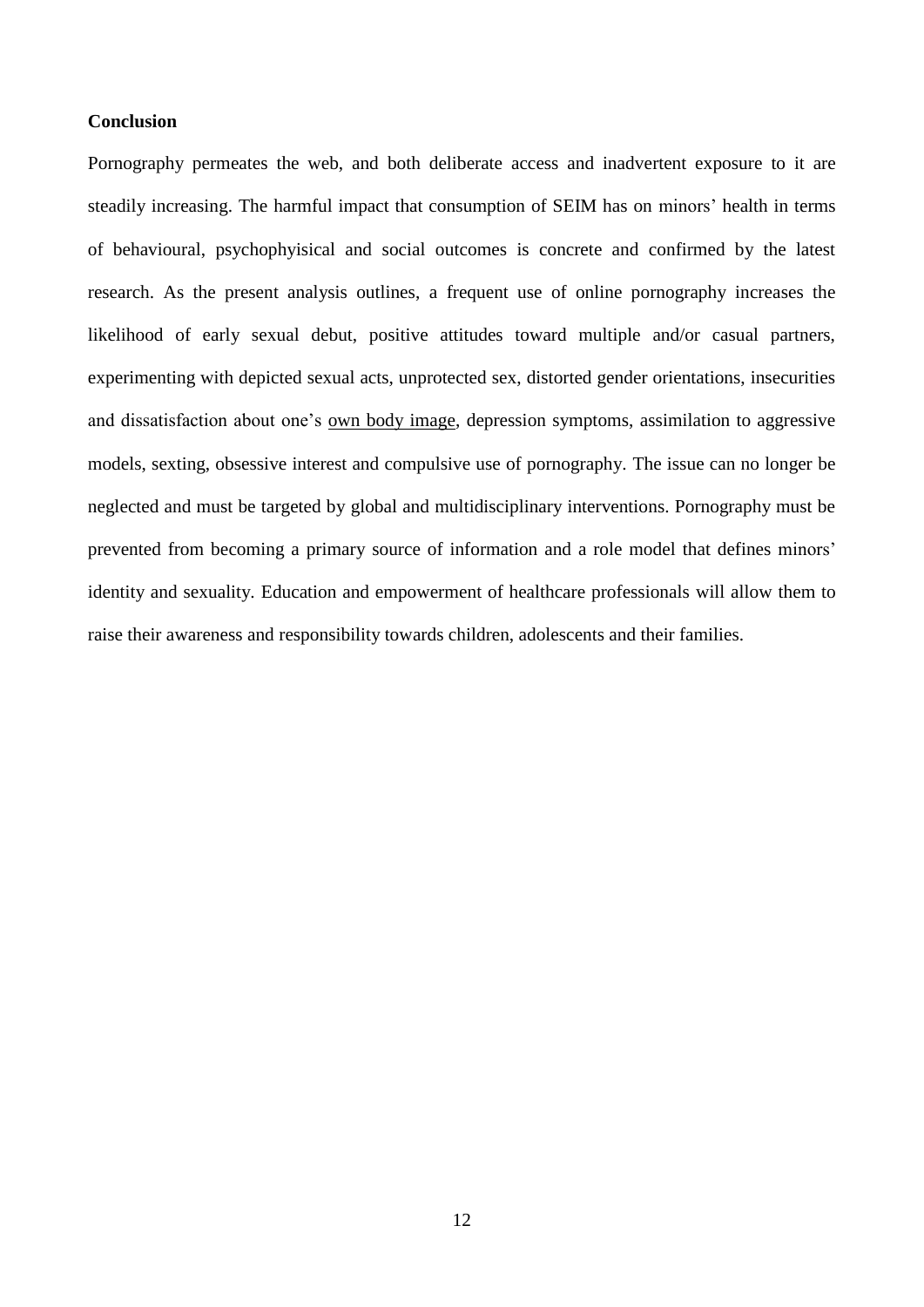## **References**

- <span id="page-12-0"></span>1. Bobkowski PS, Shafer A, Ortiz RR. Sexual intensity of adolescents' online selfpresentations: Joint contribution of identity, media consumption, and extraversion. Comput Human Behav 2016;58:64-74.
- <span id="page-12-1"></span>2. Romito P, Beltramini L. Factors Associated With Exposure to Violent or Degrading Pornography Among High School Students. J Sch Nurs 2015;31:280-90.
- <span id="page-12-2"></span>3. Collins RL, Strasburger VC, Brown JD, Donnerstein E, Lenhart A, Ward LM. Sexual Media and Childhood Well-being and Health. Pediatrics 2017;140:S162-6.
- <span id="page-12-3"></span>4. Shafer A, Bobkowski PS, Brown JD. Sexual media practice: how adolescents select, engage with, and are affected by sexual media. In Gill KE, editor. The Oxford handbook of Media psychology. New York, NY: Oxford University Press; 2013. pp. 223-251.
- <span id="page-12-4"></span>5. O'Sullivan LF. Linking online sexual activities to health outcomes among teens. New Dir Child Adolesc Dev 2014;144:37-51.
- <span id="page-12-5"></span>6. Dines G. Growing Up With Porn: The Developmental and Societal Impact of Pornography on Children. Dignity 2017;2(3):1-9.
- <span id="page-12-6"></span>7. Gola M, Wordecha M, Sescousse G, Lew-Starowicz M, Kossowski B, Wypych M, *et al*. Can Pornography be Addictive? An fMRI Study of Men Seeking Treatment for Problematic Pornography Use. Neuropsychopharmacology 2017;42:2021-31.
- <span id="page-12-7"></span>8. Sniewski L, Farvid P, Carter P. The assessment and treatment of adult heterosexual men with self-perceived problematic pornography use: A review. Addict Behav 2018;77:217-24.
- <span id="page-12-8"></span>9. Doornwaard SM, van den Eijnden RJ, Baams L, Vanwesenbeeck I, ter Bogt TF. Lower Psychological Well-Being and Excessive Sexual Interest Predict Symptoms of Compulsive Use of Sexually Explicit Internet Material Among Adolescent Boys. J Youth Adolesc 2016;45:73-84.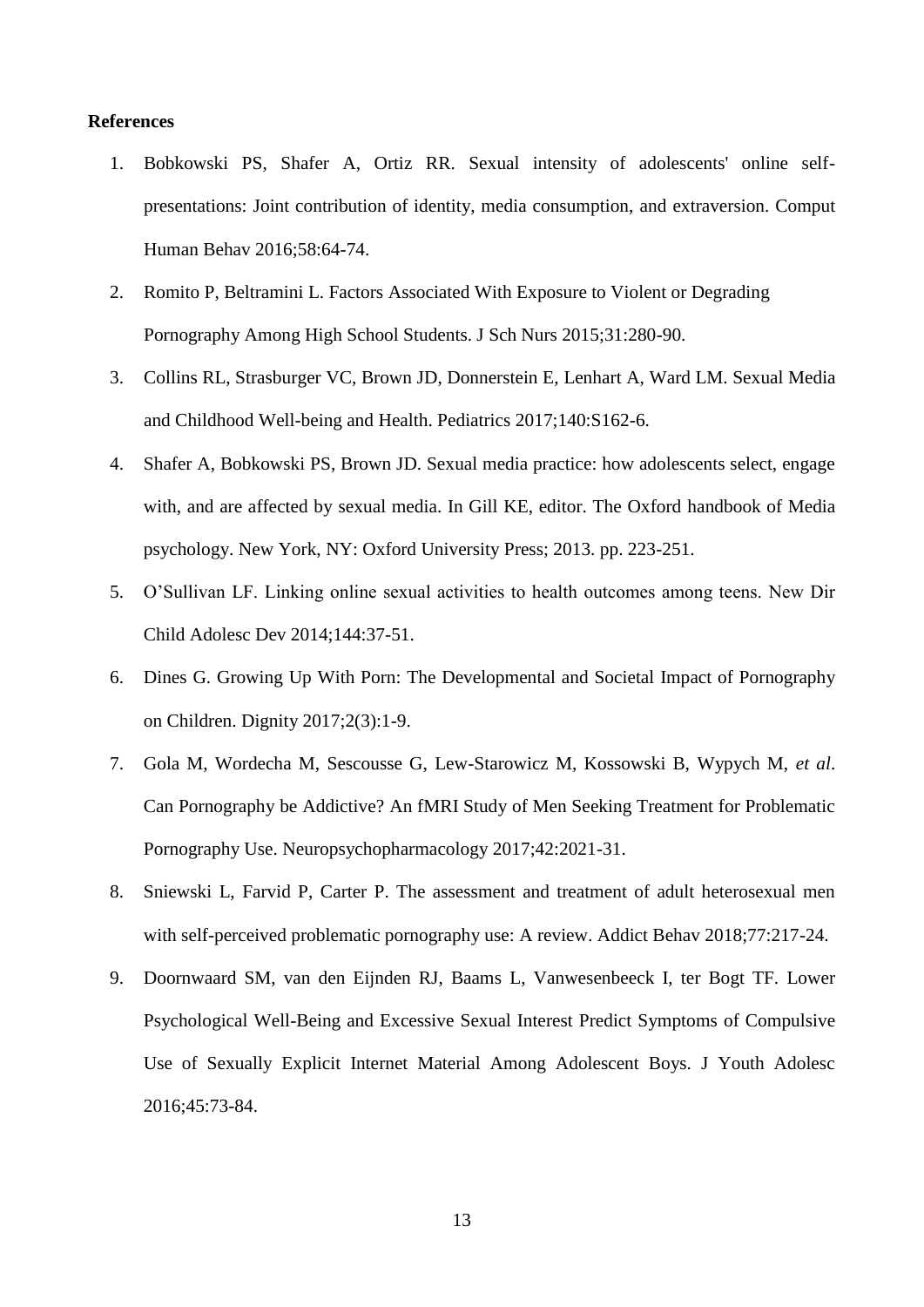- <span id="page-13-0"></span>10. Belton E, Hollis V. A review of the research on children and young people who display harmful sexual behaviour online. NSPCC Evaluation Department: Impact and Evidence series; 2016.
- <span id="page-13-1"></span>11. Peter J, Valkenburg PM. Adolescents and Pornography: A Review of 20 Years of Research. J Sex Res. 2016;53:509-31.
- <span id="page-13-2"></span>12. Peter J, Valkenburg PM. Adolescents' exposure to sexually explicit Internet material, sexual uncertainty, and attitudes toward uncommitted sexual exploration: Is there a link? Commun Res 2008;35:579-601.
- <span id="page-13-3"></span>13. van Oosten JMF. Sexually Explicit Internet Material and Adolescents' Sexual Uncertainty: The Role of Disposition-Content Congruency. Arch Sex Behav 2016;45:1011-22.
- <span id="page-13-4"></span>14. Löfgren-Mårtenson L, Månsson S. Lust, love, and life: A qualitative study of Swedish adolescents' perceptions and experiences with pornography. J Sex Res 2010;47:568-79.
- <span id="page-13-5"></span>15. Peter J, Valkenburg PM. Processes underlying the effects of adolescents' use of sexually explicit Internet material: The role of perceived realism. Commun Res 2010;37:375-99.
- <span id="page-13-6"></span>16. Braun-Courville DK, Rojas M. Exposure to sexually explicit web sites and adolescent sexual attitudes and behaviors. J Adolesc Health 2009;45:156-62.
- <span id="page-13-7"></span>17. Brown JD, L'Engle KL. X-Rated: Sexual attitudes and behaviors associated with U.S. early adolescents' exposure to sexually explicit media. Commun Res 2009;36:129-51.
- <span id="page-13-8"></span>18. Vandenbosch L, Eggermont S. Sexually explicit websites and sexual Initiation: Reciprocal relationships and the moderating role of pubertal status. J Res Adolesc 2013;23:621-34.
- <span id="page-13-9"></span>19. Bulot C, Leurent B, Collier F. Pornography sexual behaviour and risk behaviour at university. Sexologies 2015;24:e78-e83.
- <span id="page-13-10"></span>20. Owens EW, Behun RJ, Manning JC, Reid RC. The Impact of Internet Pornography on Adolescents: A Review of the Research. Sex Addict Compulsivity 2012;19:99-122.
- <span id="page-13-11"></span>21. Martellozzo E, Monaghan A, Adler JR, Davidson J, Leyva R, Horvath MAH. "I wasn't sure it was normal to watch it…" A quantitative and qualitative examination of the impact of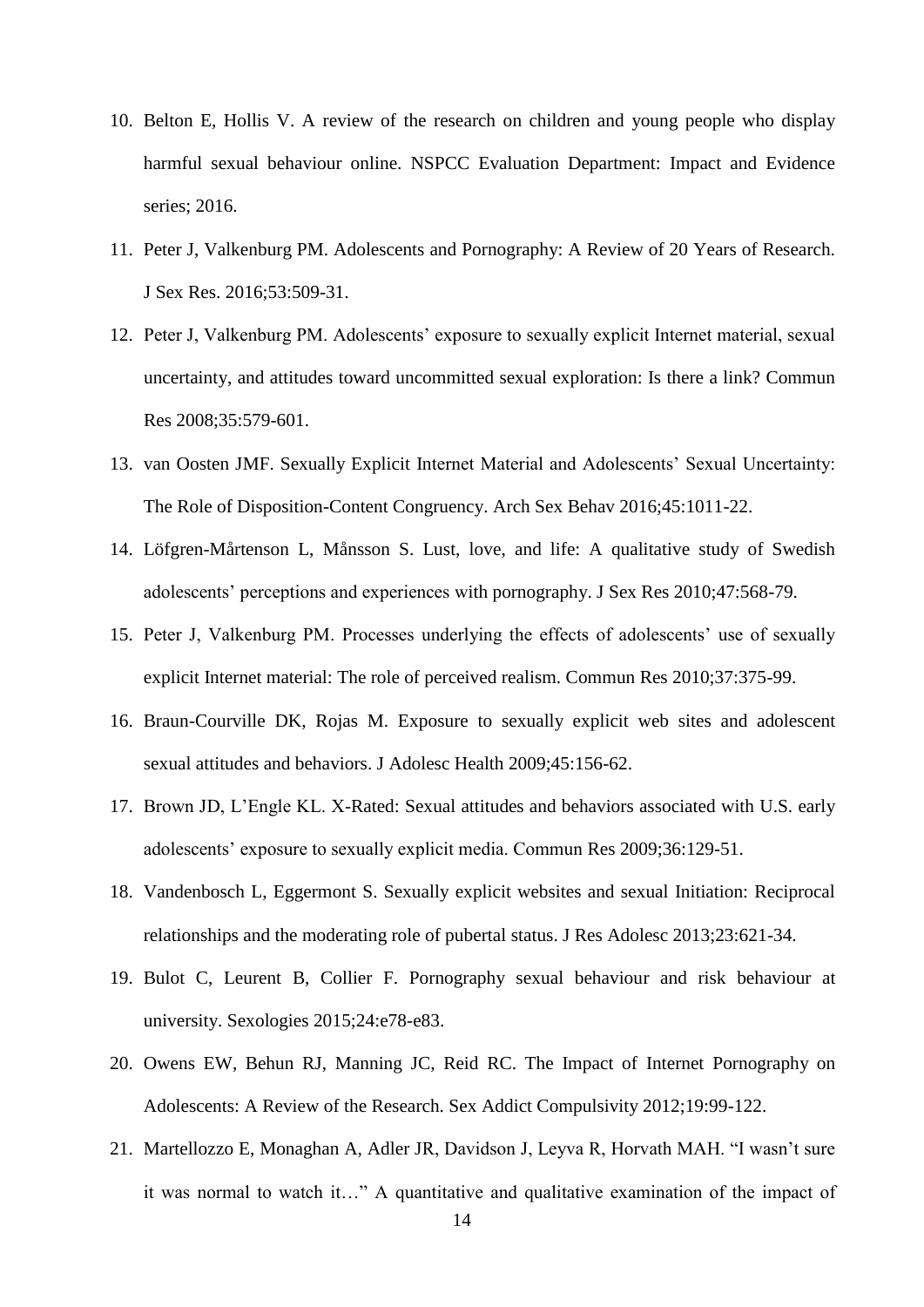online pornography on the values, attitudes, beliefs and behaviours of children and young people. London: Middlesex University; 2016.

- <span id="page-14-0"></span>22. Donevan M, Mattebo M. The relationship between frequent pornography consumption, behaviours, and sexual preoccupancy among male adolescents in Sweden. Sex Reprod Healthc 2017;12:82-7.
- <span id="page-14-1"></span>23. Smith LW, Liu B, Degenhardt L, Richters J, Patton G, Wand H *et al*. Is sexual content in new media linked to sexual risk behaviour in young people? A systematic review and metaanalysis. Sex Health 2016;13:501-15.
- <span id="page-14-2"></span>24. Franczyk K, Cielecka E, Tuszyńska-Bogucka W. Porn on Desktop. Procedia Soc Behav Sci 2014;140:192-6.
- <span id="page-14-3"></span>25. Cookingham LM, Ryan GL. The Impact of Social Media on the Sexual and Social Wellness of Adolescents. J Pediatr Adolesc Gynecol 2015;28:2-5.
- <span id="page-14-4"></span>26. Koletić G. Longitudinal associations between the use of sexually explicit material and adolescents' attitudes and behaviors: A narrative review of studies. J Adolesc 2017;57:119- 33.
- <span id="page-14-5"></span>27. Walker S, Temple-Smith M, Higgs P, Sanci L. 'It's always just there in your face': young people's views on porn. Sex Health 2015;12:200-6.
- <span id="page-14-6"></span>28. Peter J, Valkenburg PM. The influence of sexually explicit Internet material and peers on stereotypical beliefs about women's sexual roles: Similarities and differences between adolescents and adults. Cyberpsychol Behav Soc Netw 2011;14:511-7.
- <span id="page-14-7"></span>29. Doornwaard SM, Bickham DS, Rich M, Vanwesenbeeck I, van den Eijnden R, ter Bogt T. Sex-Related Online Behaviors and Adolescents' Body and Sexual Self-Perceptions. Pediatrics 2014;134:1103-10.
- <span id="page-14-8"></span>30. Peter J, Valkenburg PM. Does exposure to sexually explicit Internet material increase body dissatisfaction? A longitudinal study. Comput Human Behav 2014;36:297-307.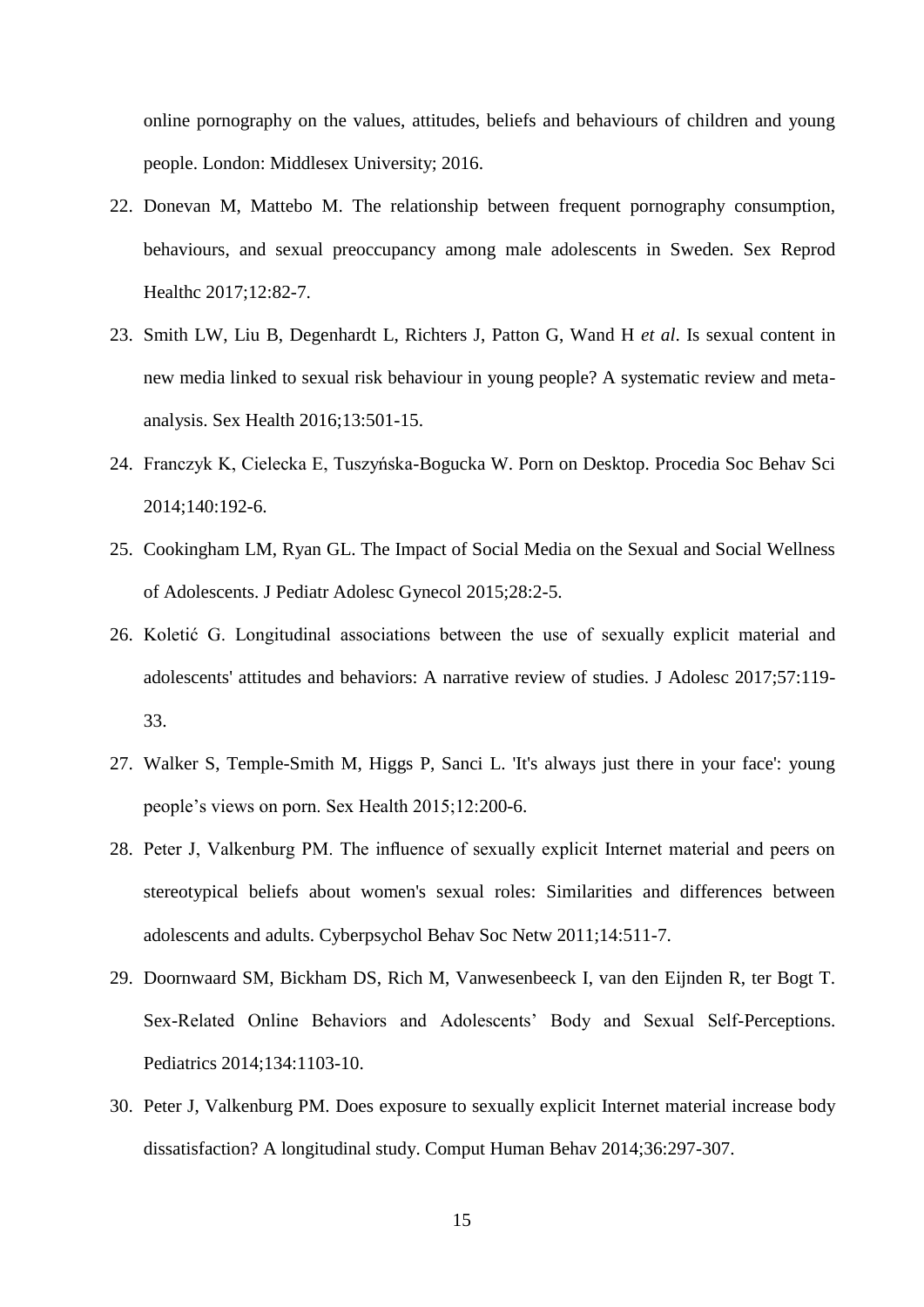- <span id="page-15-0"></span>31. Bonino S, Ciairano S, Rabaglietti E, Cattelino E. Use of pornography and self-reported engagement in sexual violence among adolescents. Eur J Dev Psychol 2007;3:265-88.
- <span id="page-15-1"></span>32. Ybarra ML, Mitchell KJ, Hamburger M, Diener-West M, Leaf PJ. X-rated material and perpetration of sexually aggressive behavior among children and adolescents: Is there a link? Aggressive Behavior 2011;37:1-18.
- <span id="page-15-2"></span>33. Alexy EM, Burgess AW, Prentky RA. Pornography use as a risk marker for an aggressive pattern of behavior among sexually reactive children and adolescents. J Am Psychiatr Nurses Assoc 2009;42:442-53.
- <span id="page-15-3"></span>34. Wright PJ, Tokunaga RS. Men's Objectifying Media Consumption, Objectification of Women, and Attitudes Supportive of Violence Against Women. Arch Sex Behav 2016;45:955-64.
- <span id="page-15-4"></span>35. Wright PJ, Tokunaga RS, Kraus A. A Meta-Analysis of Pornography Consumption and Actual Acts of Sexual Aggression in General Population Studies. J Commun 2016;66:183- 205.
- <span id="page-15-5"></span>36. Wright PJ. Mass media effects on youth sexual behavior. Commun Yearb 2011;35:343-86.
- <span id="page-15-6"></span>37. Felson RB, Cundiff PR. Sexual assault as a crime against young people. Archives of Sexual Behavior 2014;43:273-84.
- <span id="page-15-7"></span>38. Madea B, Hagemeier L. Death by erotic asphyxiation (breath control play). Arch Kriminol 2013;231:38-45.
- <span id="page-15-8"></span>39. Peter J, Valkenburg PM. Adolescents' exposure to sexually explicit Internet material and sexual preoccupancy: A three-wave panel study. Media Psychol 2008;11:207-34.
- <span id="page-15-9"></span>40. Pellai A, Erba S, Ciampelli A, Iemmi D, Bronzin S, Capobussi M, *et al*. Epidemiology of sexting. Minerva Pediatr 2015;67:1-9.
- <span id="page-15-10"></span>41. Tomić I, Burić J, Štulhofer A. Associations Between Croatian Adolescents' Use of Sexually Explicit Material and Sexual Behavior: Does Parental Monitoring Play a Role? Arch Sex Behav; 2017 Oct 25.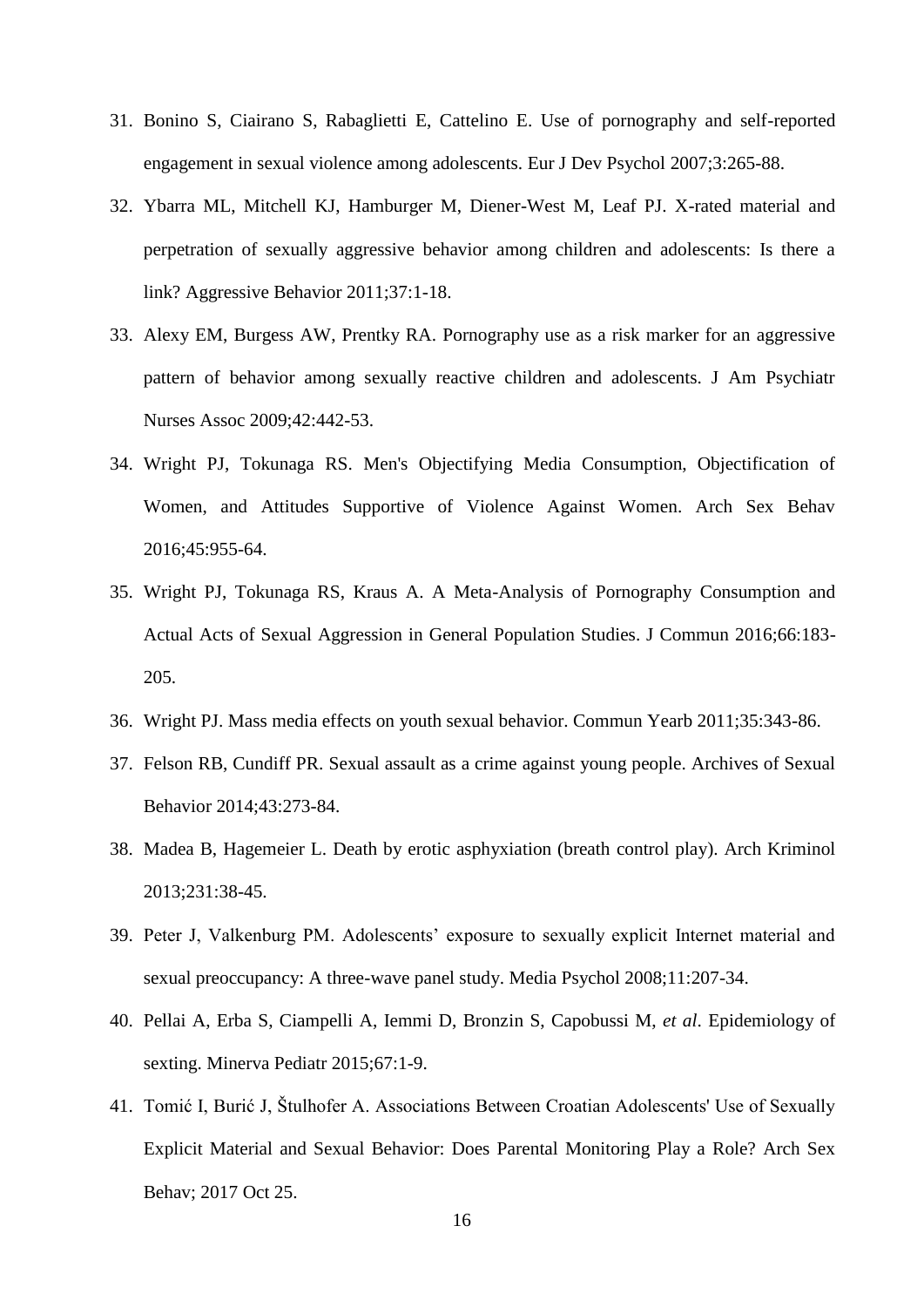- <span id="page-16-0"></span>42. Van Ouytsel J, Ponnet K, Walrave M. The associations between adolescents' consumption of pornography and music videos and their sexting behavior. Cyberpsychol Behav Soc Netw 2014;17:772-8.
- <span id="page-16-1"></span>43. Center for Disease Control and Prevention. "Adverse Childhood Experiences". https://www.cdc.gov/violenceprevention/acestudy
- <span id="page-16-2"></span>44. Puglia R, Glowacz F. Pornography consumption in adolescence: What representations of sexuality and pornography, for what sexuality? Neuropsychiatr Enfance Adolesc 2015;63:231-37.
- <span id="page-16-3"></span>45. Nash V, Adle JR, Horvath MAH, Livingstone S, Marston C, Owen G, *et al*. Identifying the Routes by which Children View Pornography Online: Implications for Future Policy-makers Seeking to Limit Viewing. Report of Expert Panel for DCMS; 2015.
- <span id="page-16-4"></span>46. Corbetta F, Maurino S, Scandroglio F, Liverani C, Mezzanzanica M. Spett-ATTORI del web. Indagine Telefono Azzurro - Doxakids. Doxakids; 2018.
- <span id="page-16-5"></span>47. Pizzol D, Bertoldo A, Foresta C. Adolescents and web porn: a new era of sexuality. Int J Adolesc Med Health. 2016;28:169-73.
- <span id="page-16-6"></span>48. Mascheroni G, Ólafsson K. Net Children Go Mobile: risks and opportunities. 2nd Edition. Milano: Educatt; 2014.
- <span id="page-16-7"></span>49. Forresi B, Guiddi P, Scandroglio F, Liverani C, Zacco F. Il tempo del web: adolescenti e genitori online. Indagine Telefono Azzurro - Doxakids. Doxakids; 2016.
- <span id="page-16-8"></span>50. American College of Pediatricians. The Impact of Pornography on Children; 2016.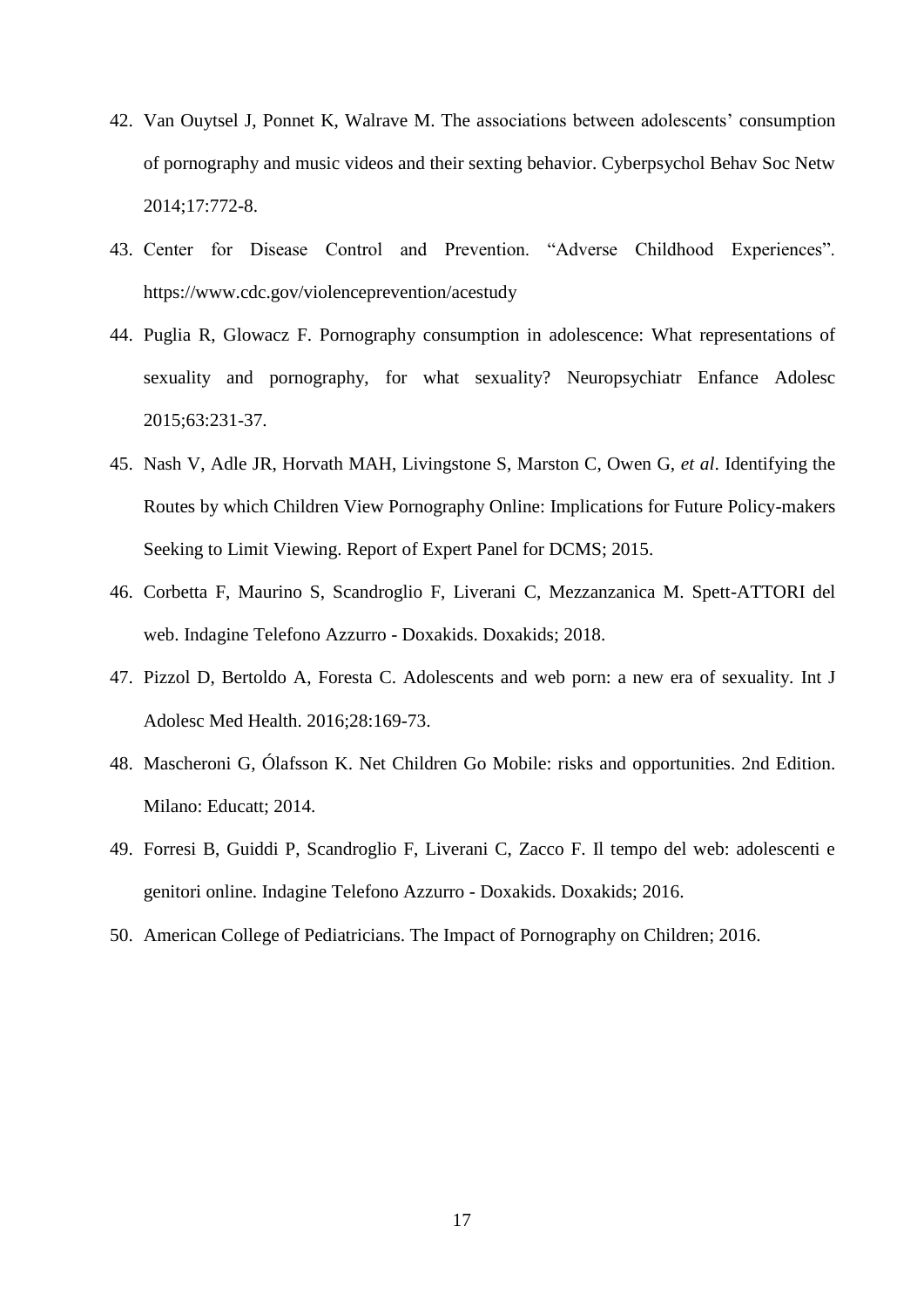# **Notes**

*Conflict of interest*: The authors report no conflicts of interest.

*Authors' contributions*:

- NP: literature search, data collection and interpretation, manuscript drafting.
- PM: literature search, data collection and interpretation, manuscript drafting.
- LG: literature search, data collection and interpretation, manuscript drafting.
- DC: literature search, data collection and interpretation.
- LC: literature search, data collection and interpretation.
- AP: study plan, critical review of the manuscript.
- All listed authors approved the final draft submitted.